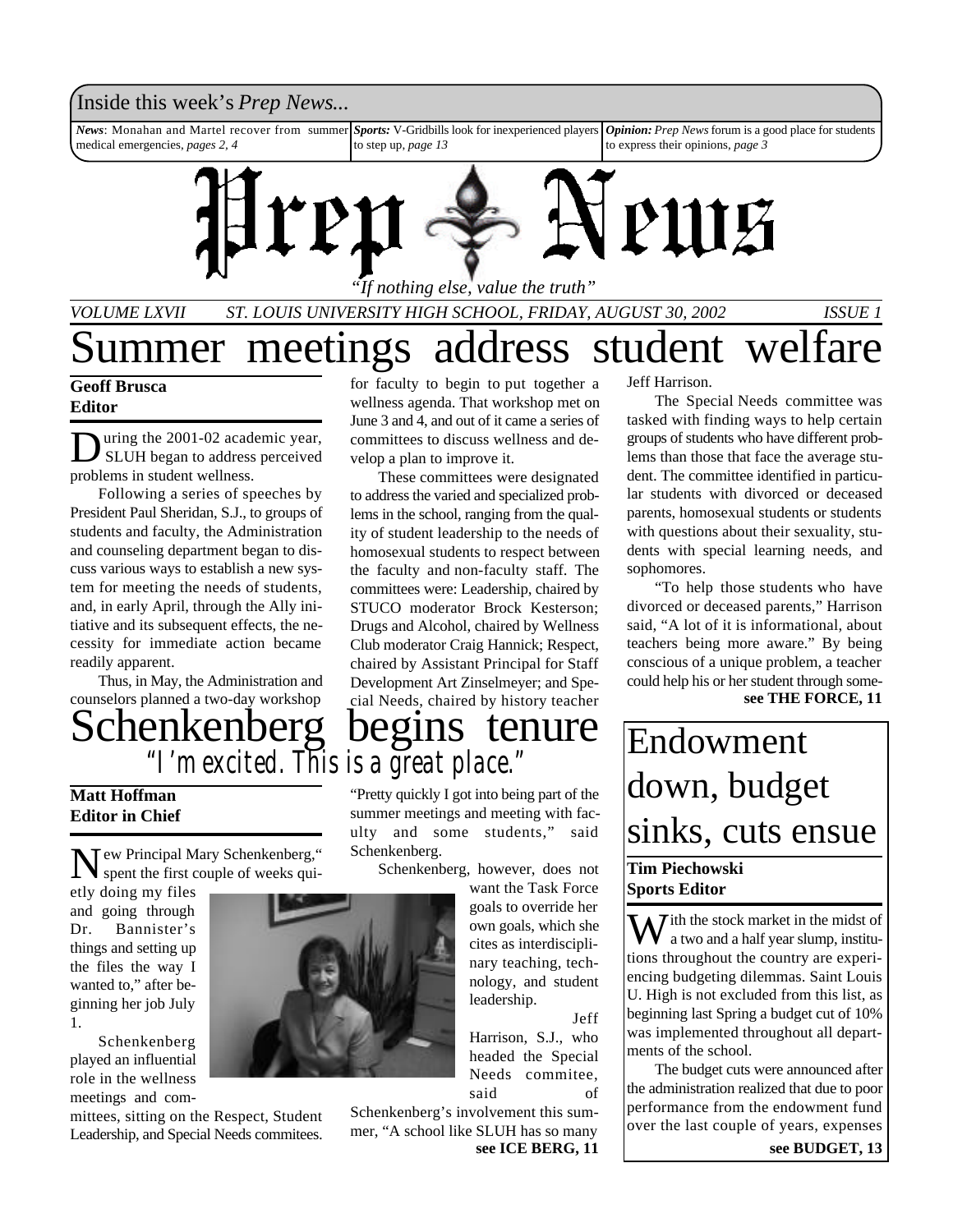# **2** August 30, 2002 Book sales usher in another school year

### **Brian Kane Core Staff**

On August 19, 20, and 21, St. Louis U.<br>High students began their n August 19, 20, and 21, St. Louis U. reacclimation to school as they headed for the book sale.

Many students made a first stop at the student commons, where the National Honor Society made used books available at reduced prices. Student volunteers also validated credit for those who sold their used books to NHS in May.

"The volunteers were great. They were especially helpful for the freshmen, since it was the first book day for most of them," commented NHS President Denis Agniel. A new benefit for the NHS is new basement storage space, which held the used books over the summer, relieving the math office of that duty.

Students who needed to buy new books then moved on to their second course in the cafeteria. There they were guided

through their many selections by SLUH parents who volunteered for the event. Books ranged from \$1 copies of *The Importance of Being Earnest* to a \$118 AP Calculus book. Bookstore Manager Kathy Hylla thought the sale was successful. She also noted the improvement of adding credit cards to the list of payment options, now available for a second year.

Though final numbers will not be available for some time, NHS moderator Jean Elliott has high hopes for their

shifting to where his legs would be on the downslope. Unfortunately, as he put it, "Being a gymnast was never one of my priorities," and, in his attempt to center himself, he rolled on his side and tumbled off the roof. On his way down, his head struck the side of his air conditioner, leaving a substantial gash. The fall also may have cracked his seventh cervical vertebra and poked two teeth out. Completely out of whack, he wiggled his fingers to make sure nothing was wrong with his spinal cord and found everything alright, but he was bleeding badly from the head. So, he found a seat on his patio furniture and held a towel to his head. Because his wife works as a preschool teacher, she wasn't home at the time, but luckily his

next-door neighbor 911. Monahan encountered even more problems once he got to the health center. Two attendants started arguing as to whether he was a trauma two or three case and left him waiting in pain for quite a while. Monahan later commented that "it was like something out of a Woody Allen movie." Monahan then underwent some x-rays and CAT-scans to determine the severity of the injury and the final diagnosis was a concussion and possibly

profits from the sale. Junior Tyler Orf gave a rough prediction of the earnings, saying "It was the most money I'd ever held in my life." The money from the used

> book sale will be distributed among several charitable organizations. The Honduras project, Karen House, St. Anthony's food pantry, and the Red Cloud school are among the charities that have been helped in past years.

> For those students who still need books, NHS has posted a list of their available books on the bulletin

board in the second floor middle corridor. Bookstore sales have continued, and Hylla invites students down to check out their selection and see their new neon sign.

# Monahan falls off roof, loses two teeth

### **Patrick Stephens Core Staff**

A S AP U.S. History teacher Dr.<br>Dano Monahan set out to finish "my s AP U.S. History teacher Dr. one last thing to do" before starting the strenuous school year, he thought he'd be fixing only an out-of-place wind turbine on his roof. Instead, he ended up making an unexpected trip to DePaul Health Center because of a bad fall from that roof, leaving him with eight stitches on his head and a possibly broken seventh cervical vertebra.

The accident happened last Wednesday, and 21st, when Monahan decided to fix a faulty wind turbine that was no longer keeping his attic cool. Already on top of the first story of his house, he laid a ladder up against the second story to get at the wind turbine, something he's been doing for years. Unfortunately, halfway up the ladder, it started to slide to the side and tipped over. Monahan realized what was happening too late, and he fell to the first story roof, leaving him with several bruises.

However his trouble didn't end there. His head at the bottom of the inclined roof and his feet above him, he tried

fractured seventh clavicle. The doctors still aren't sure as to the extent of the injuries though, specifically the possibility of a fracture to his seventh cervical vertebra, prompting Monahan to comment, "I guess that's why they call it the practice of medicine: they're still practicing." He was kept overnight, but was released Thursday and given some painkillers.

Nurse Scott Gilbert, R.N., said that Monahan is a very lucky man to even be alive. "Worst-case scenario that could have happened was the good possibitlity of sustaining a paralyzing blow, if not death." He also added that the air conditioner Monahan struck on the way down, "may have been a blessing in disguise." It's possible the injuries Monahan sustained would have been worse if he didn't hit the air conditioner and landed squarely on the ground below.

While recuperating, the recentlyretired Dr. Richard Mueller filled in for Monahan's AP U.S. History classes. But the injury didn't keep him out long, as he arrived back for a full day on Tuesday. Although he does admit, "My days as a high-wire trapeze artist are over...Hopefully we'll keep some people  $off$  roofs"

**Charlie Hall re-enacts Book Day.**

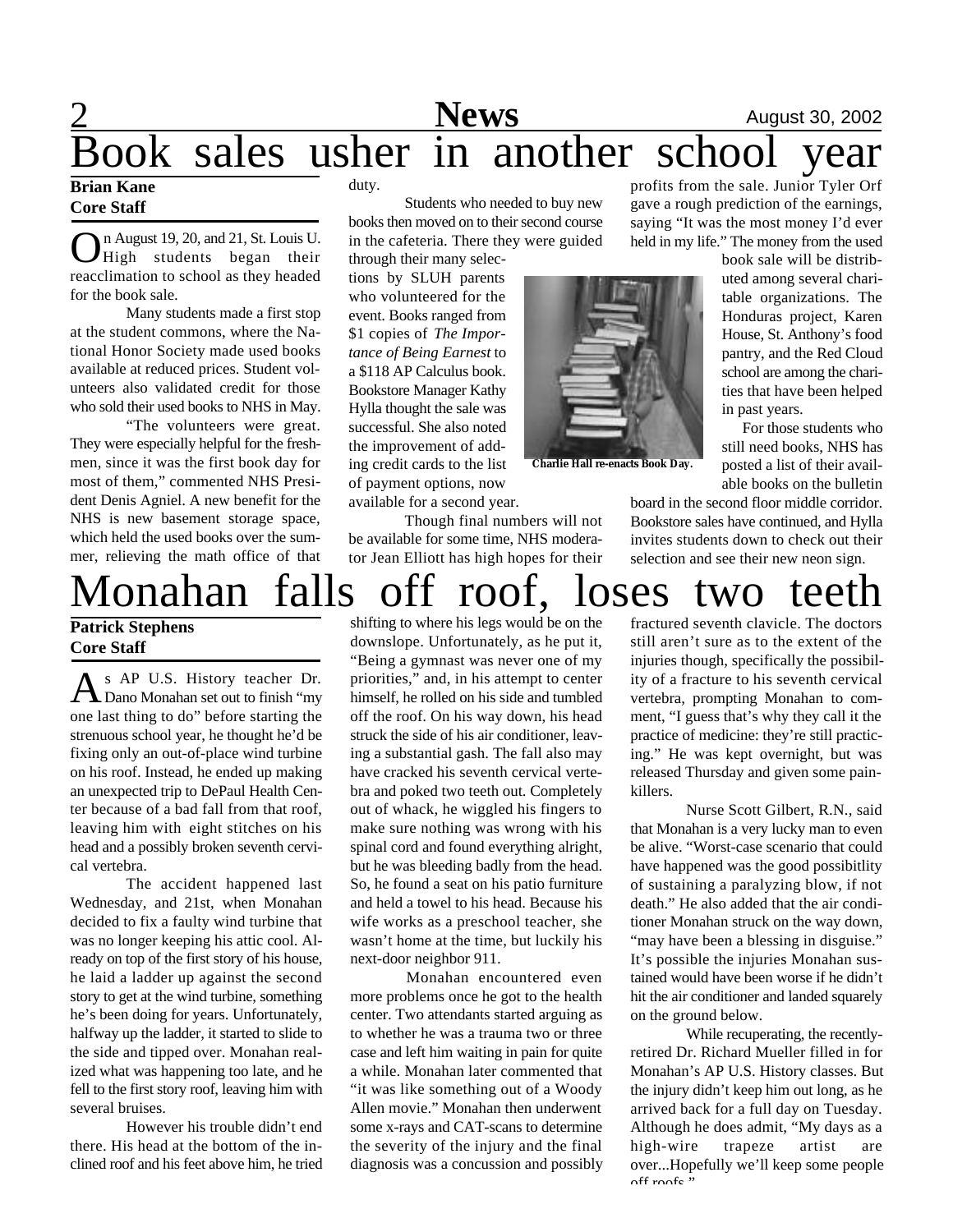# August 30, 2002 **Opinion** 3 EDITORIAL

# *Prep News* offers students a chance for formal discussion

 $\overline{\mathsf{L}}$ ast April's principal search left many students feeling voiceless due to a lack of student participation in the process. Whether or not students should have been given a say in the principal search is ultimately up to the administration. However, at the *Prep News* we aim to provide a forum to all in the community, especially students, to voice their concerns.

Just one letter was written to the *Prep News* about the principal search, as most discussion was held in the cafeteria and hallways. While the editors feel informal discussion is important, we also believe that formal discussion is necessary. Stealing, stress, and the seven period day, among other things, are often discussed, but rarely written about. A well-reasoned letter to the Editor serves not only as an outlet for someone with something important to say but as an asset to the SLUH community. The *Prep News* forum serves to educate readers by advancing readers' knowledge of a subject, and provides viewpoints which may not be accessible elsewhere.

Formal opinion is often far more persuasive than informal opinion. In the past, the *Prep News* opinion section has brought about change in the school by formalizing dialogue which ran from the freshman corridor to the third floor.

The *Prep News* is a forum for all opinions, popular and unpopular. As long as a student or staff member, parent, or alum provides a strong argument, the *Prep News* will give that person a chance to share and explain his or her opinion. Although the student body, the administration, and/or the *Prep News* may disagree with that opinion, we believe that everyone has a right to explain himself and his argument. It is often controversial opinions that most advance thought and spur discussion, which the staff of the *Prep News* feels is vital to SLUH.

# LETTERS TO THE EDITOR STUCO touts opening football games, Mixer of the Millenium

To the Editor,

Hey Hey JuBills and welcome back! It's your not-too-soon-tobe-famous Student Council here, STUCO for short and STUDCO for longer (and better looking). We all wanted to welcome you back to a brand new year of learning, and we can tell you can't wait to hit those books! Here's to three hours of homework! SLUH's got plenty of that in store for you!!

If you're NOT, however, very excited to put in some quality time with the pen and paper, don't worry! SLUH's got plenty for you too! This Friday, the Footbills are gearing up to play Washington and Lindbergh in the Lindbergh Jamboree. For those of you who aren't familiar with the Jamboree format, it features Dossie "Air Force One" Jennings, Joe "call me Nelly" Neely, Joe "Snake" Finney, Phinney "I'm Dating Britney" Troy, and the rest of your varsity Footbills stomping all over their opponents.

Also in store for you crazy cats is what is to be the MIXER OF THE MILLENIUM this Friday starting at 8. Bring all the ladies you want, too, cuz they get in for the SLUH family price of only \$5 (the same as you gotta pay). We had planned to hire the best DJ in St. Louis to rock the house, but he was busy and uhm, well, we got the second best!

Some of you, especially the upperclassmen, may think that this year's STUCO is just fun and games. That is, however, a wicked-false rumor. Your very own STUCO put in a ton of hours this summer getting ready for the upcoming year and painted, repainted, and then painted again the STUCO workroom. With



the help from your teachers and BRAND NEW PRINCIPAL Dr. Schenkenberg, STUCO is now better fitted to meet your needs! Look out homeroom reps, because we gotta a whole new agenda for you! It's about time you reps started doin' some work. And hey anybody! Stop by and shoot the roof with us for a couple minutes! (I think that means talk to us.) STUCO is introducing bimonthly meetings with homeroom reps as well as public notes

> and information. Also, STUCO is under new management. New teacher and very strict disciplinarian Mr. Kesterson replaces "Brock," the old STUCO Moderator. Mr. Kesterson says he is excited to work with the new STUCO, and eager to put the old reputation of party-first, get-business-donelater behind them. A few words of advice, however, from us in the workroom: We had to pull some pretty stringy strings to get that COUCH IN THE ROOM ON STILTS! It's gonna be there until one of you crazybills pulls an act of tomfoolery. Then Mr. H.E.

Clark is gonna yank that couch out of there faster than you can say, "Pleasesirleavethecouchontheloft!" SO! Obey the new STUCO Rules Of Etiquette and we'll all be happy. And while you're at it, remind those lovely ladies to wear their most decent of apparel.

Well! Let me be the first, second, third, or fourth to welcome you back to the FUN IN THE SUN 2002-2003 school year.

#### Truly yours,

Publicist-in-Arms C.J. Baricevic, and the rest of your Student Council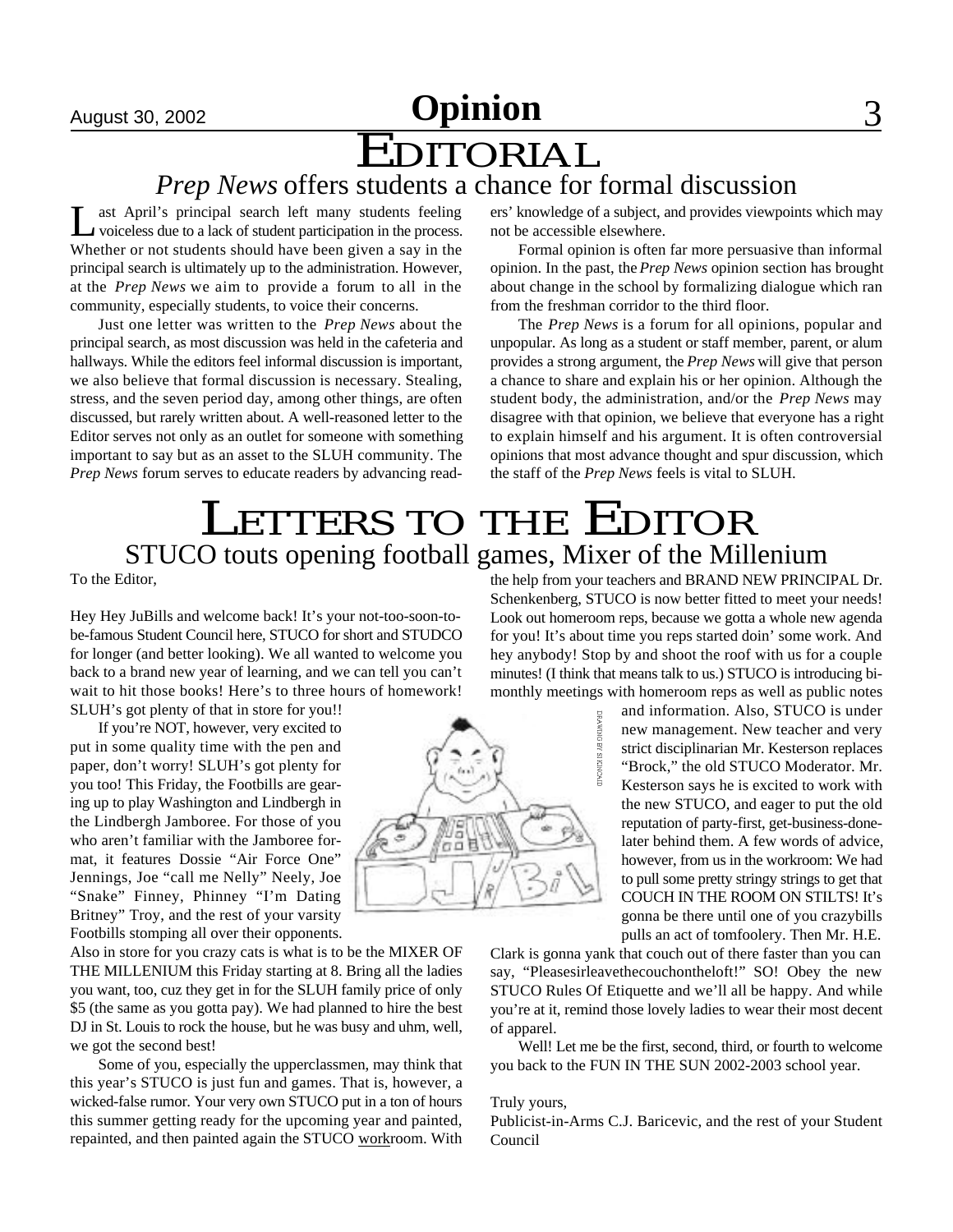4 **News** August 30, 2002 Martel suffers summer blackouts, heart stoppage *Martel is unscathed after health scare*

### **Patrick Stephens Core Staff**

The SLUH family received a scare<br>when varsity soccer coach and theolhe SLUH family received a scare ogy teacher Charlie Martel suffered numerous blackouts during a three-week period near the end of July and early August. The final fainting spell during this period prompted him to check into the St. Mary's emergency room on August 5.

At first the doctors thought that dehydration or a deficient thyroid was the cause of the unexpected problems, but as Martel commented later as to the actual problem, "They weren't sure. They still don't know."

However, a more serious threat to Martel's health came later that night in St. Mary's, when he was held overnight for observation. Martel stated, "While I was sleeping, my heart stopped for 21 seconds." Doctors came running in with paddles in order to get his heart beating again, but didn't need them because his heart started right back up when they walked in the room. From this episode and Martel's description of his other blackouts, the doctor's diagnosed these incidents as arrhythmias, a condition in which one has an irregular heartbeat, causing a lack of blood flow and blackouts. When he woke up in the morning, he had no idea what had occured and his doctor recom-

# *PREP NEWS* VOLUME LXVII PLATFORM POLICY

As the student-run newspaper of St. Louis University High School, the *Prep News* is a weekly publication which strives to inform the SLUH community about events and people, with our main focus on those pertaining to the school, primarily through the written word.

The *Prep News* is neither the voice of the administration nor the students. Rather, the newspaper serves to gather and disseminate information for the entire school.

The *Prep News* editors and staff members make every effort to be objective in their news coverage and editing, and they strive to be unbiased in their athletic reporting.

As it stands now, the organizational structure of the *Prep News* differs slightly from that of recent years. This year the *Prep News* has one editor in chief, one sports editor, one editor, and an assistant editor. The members of the editorial staff are co-workers and share the duties of writing copy-editing, layout, and staff management. The editors are supported by a core staff of regular reporters, who are frequently underclassmen.

Occasionally, the staff will also include such positions as layout staff, artist, photography editor, etc., as deemed necessary by the editors and moderator.

It is the role of the editors to seek out and facilitate the reporting of all signifigant news at SLUH. While any faculty member or student is welcome to submit suggestions for potential articles, the *Prep News* is never obligated to publish any article idea; the editors withold the right to deem any potential article un-newsworthy and retain it from publication for this reason.

Our primary emphasis as editors of the *Prep News* is upon accurate reporting, careful editing, and clear writing. But we do attempt to include some visual expression—photography, drawing, technical aids, or the like—in every issue. Despite our desire to make the paper visually appealing, we commit ourselves not to allow form to supercede substance.

The *Prep News* strongly encourages underclassmen involvement, and our office on the second floor of the Jesuit Wing, Room J, is always open, whether involvement, criticism, praise, or suggestions. Without student reaction and feedback, the *Prep News* could not function.

If the *Prep News* is inacurrate, we will try to correct any signifigant error in the following issue.

This is the platform and policy of the editors of Volume LXVII of the *Prep News*.

mended a pacemaker be put in. Later that day the pacemaker, which is the size of a silver dollar, was put in right above Martel's collarbone on his left side.

He jokingly said of his cell phone use on his right ear, "I'm left-handed. I have to use it on this side now."

Since Martel's heartbeat is irregularly slow at sixty beats per minute, it will give his heart regular shocks to speed it up. The computer in the pacemaker sends information to tubes that are connected to his heart, which speeds up his heartbeat. He will have to have another put in, in about seven years when the battery is expected to go dead.

SLUH's Nurse Scott Gilbert commented that although he's not sure what exactly happened to Mr. Martel when he had blackouts at his house, the most probable cause of them was Martel's irregular heartbeat, which caused a lack of blood

## **see KAY QUINN, 5** *PREP NEWS* VOLUME LXVII EDITORIAL  $=$  Policy  $=$

The Volume LXVII *Prep News* editorial section serves the purpose of being the vehicle of personal opinion whether from students, faculty, or others wishing to voice an opinion. All topics discussed in the section will be related to St. Louis University High School.

Nothing published either as an editorial or as letter to the editor should be considered the opinion of the school, the administratoin, or anyone other than its author or authors.

A *Prep News* editorial is the opinion of the editors on a particular topic. In their writing, the editors will make a strong attempt to express their views in a clear and accurate fashion; they will also strive to offer solutions if the focus of the editorial is a problem.

Either in response to anything in the editorial section or simly in an effort to express one's opinion about a SLUH related topic, an member of the SLUH community is welcomed and encouraged to **see EDITORIAL, 13**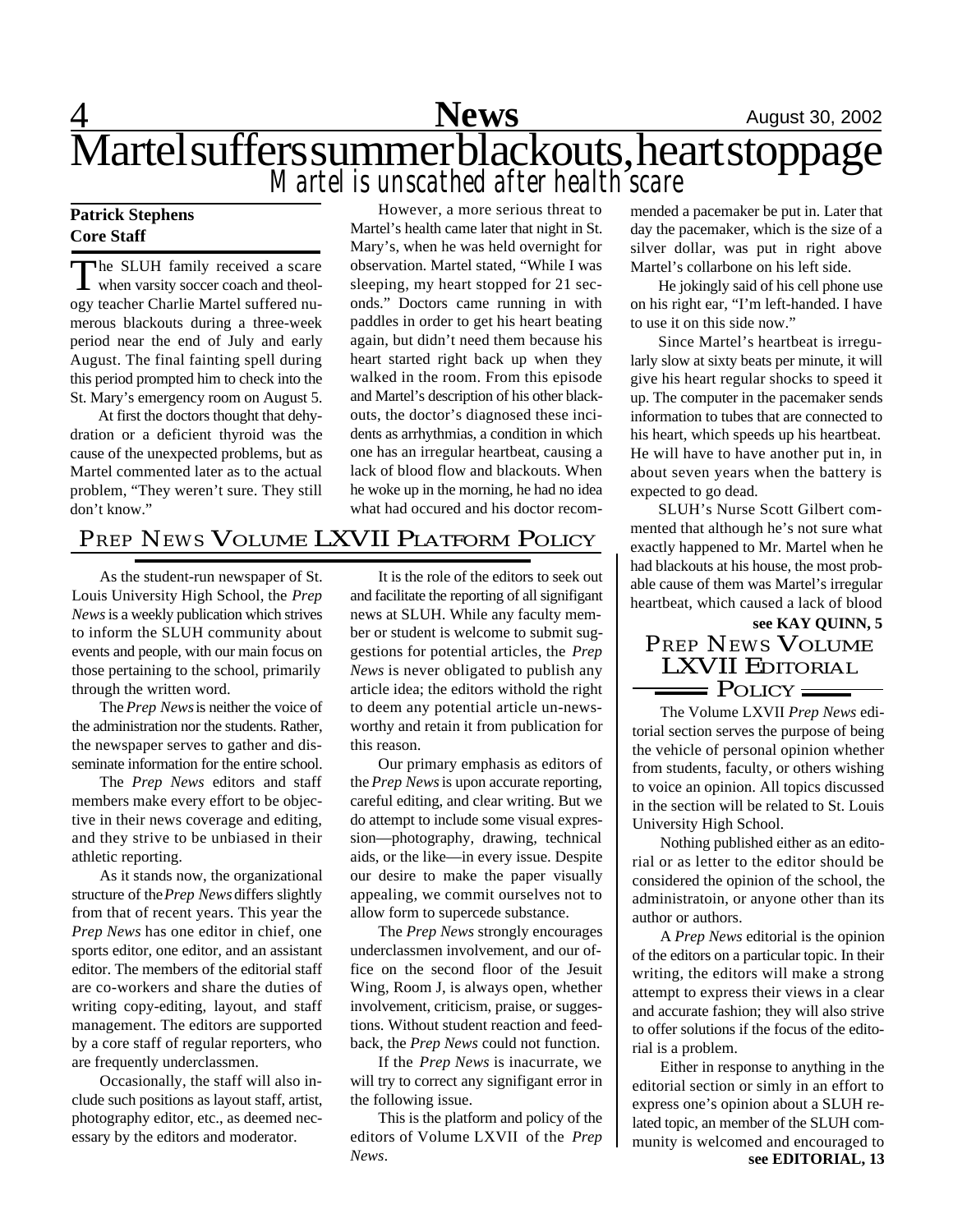# August 30, 2002 **Sports Species 30, 2002** revamped by new moderator **News**

### **Brian Fallon Core Staff**

A s another school year begins, so do<br>the preparations for this year's coms another school year begins, so do munity service. Suzanne Walsh, a theology and economics teacher at SLUH for a year and a half, has taken over the position of CSP moderator for the next two years. "I feel very privileged," said Walsh, "since I see service as a major activity at any school, especially one like SLUH with a motto of being men for others."

Walsh has made several additions to the CSP program, including new sites and times, aiming to allow all students to become more involved with CSP. After evaluating the original sites and discussing options with students, she determined that more students do not participate in community service because of athletics or work grant, or even because of where students live.

The solution to these conflicts is to provide different times and new locations throughout the Saint Louis area. These sites will give more students the opportunity to be more active in service. New

# Freshmen run amok:

## **Tom Queathem Reporter**

D uring Direction Day, freshman and senior advisors participated in a ton of fun-filled activities.

The day started at 8:00 a.m. in the upper parking lot, at which point the freshmen split up to meet their senior advisors and start with ice breakers. Once the groups felt comfortable with each other's names, they moved on to an event called the egg drop, the object being to get an egg from the second story to the first without having it break. After this, the students loaded into two buses and took a thirty-minute ride to Green Hills, a beautiful Jesuit retreat center with a field and a pool.

Once there, the seniors led their

locations include places in West County, Webster Groves, Kirkwood, and Crestwood. Some sites begin at 4 p.m., 5 p.m., or as late at 6:30 p.m. for those in athletics or work grant. Walsh has even addressed the problems of people unable to do service altogether by setting up a food bank where people can donate fresh items to be taken to venues that evening. Others can donate non-perishable items such as pastas.

STUCO has even introduced a service and pastoral representive for each homeroom. "All homerooms will now have a greater link with the pastoral center and with CSP," commented Walsh, who was very pleased with this suggestion. "Hopefully, this will spread the idea of men at work, with and for others, throughout the whole school, not just to a select group."

CSP encourages students not to simply talk about being men for others, but to actually do it by becoming more involved at SLUH, especially through service. "Hopefully this will give (the students) the opportunity to see the value of utilizing their gifts and talents to discover that

groups in team-building activities and games meant to challenge them mentally and sometimes physically. After rotating through as many activities as the group could squeeze into a morning, all rested and enjoyed lunch.

After lunch the groups broke up and played each other in waterpolo, wiffleball and the SLUH-exclusive bashball, a combination of football and water polo. When all of the games ended, the students got back on the buses for a very restful ride back to SLUH.

Freshman class moderator Tim Curdt commented, "This was a great experience for the freshmen." At SLUH everyone involved in Direction Day attended, along with the freshman parents, a Mass in the chapel, followed by dinner in the Danis Lobby, thus concluding the day.

by doing service in any capacity, they will not only help other people, but they will certainly be surprised by how much they will get out of it themsleves, which is a great reason for them to foster this type of spirit within the school." Walsh wants to give the student body a challenge, stepping out of its comfort zone and discovering CSP. Even if a venue is not what students expect, Walsh noted, the attempt at trying something new will be worthwhile.

Community service venues will begin in September, and if there are any nonperishable items that you wish to donate, place them in the box in the Pastoral Center (next to STUCO.)

# KAY QUINN

### (from 4)

flow. He also added that it is impossible to know for sure if Martel's heart ever stopped beating during these times because he wasn't hooked up to a heart monitor, but it is "more than likely his heart didn't completely stop while he was at home."

Gilbert also stated that the heart's "normal contractions need to be....fairly quick and consistent," and that patients who suffer from arrhythmias usually have erratic heartbeats that slow down and speed up randomly. Gilbert commented that typically in patients who have heart problems like this, the heartbeat doesn't just go down to one low level and stay there. It gradually declines to levels of 30 or 40 beats a minute before it altogether stops. That is what probably happened in Martel's case, but this is not for certain.

But his heart problem is only a minor setback for Martel, considering he was back at soccer tryouts just six days after having his pacemaker put in. He will start running next week, but he can't engage in contact sports and golf because if he did, the pacemaker and tubes connected to it would yank out of place. His players say that Martel's condition isn't a big issue. He shrugs it off with jokes.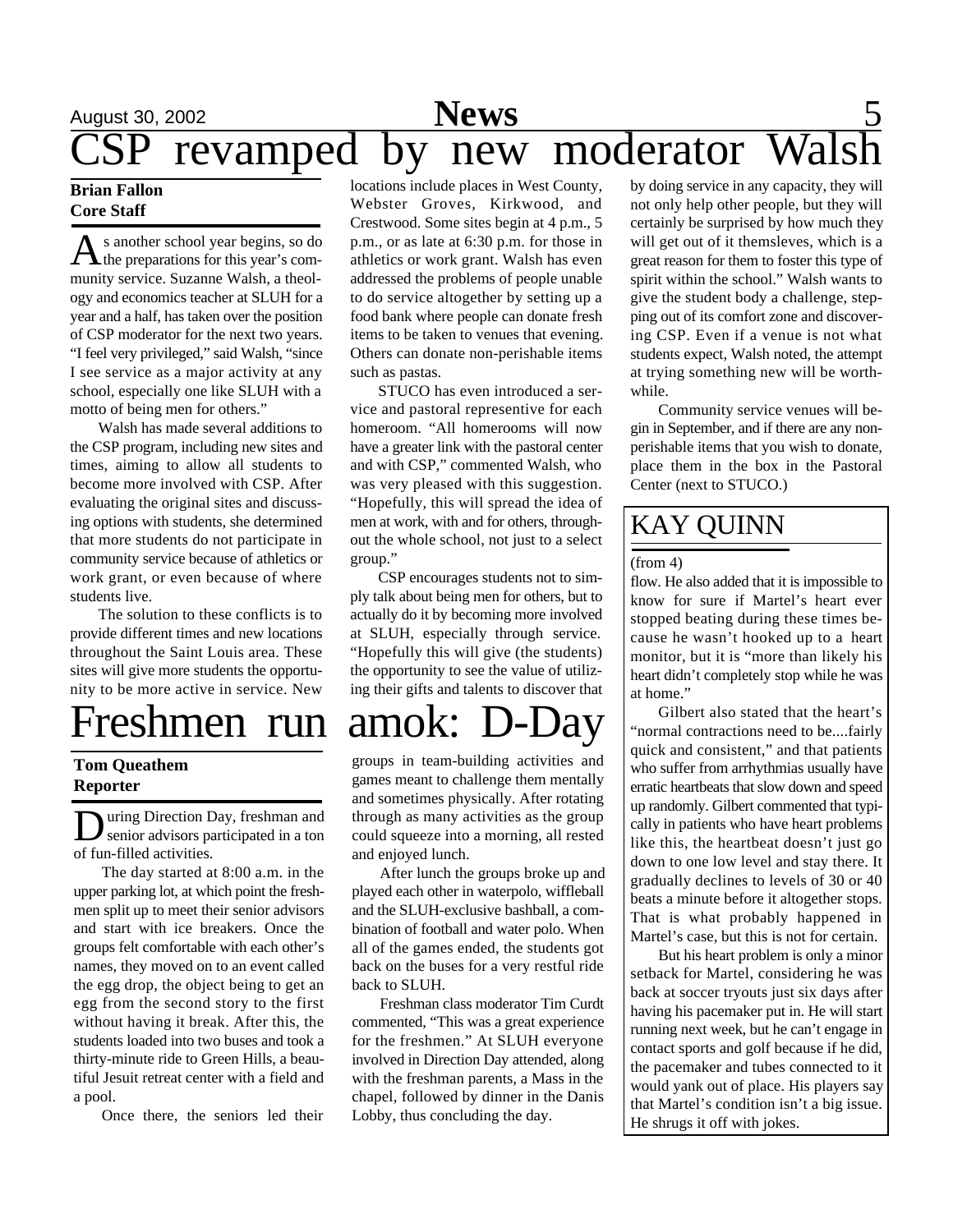# $\underbrace{6}_{\approx}$  **News** August 30, 2002 STUCO, CSP, Band homerooms (mostly) disbanded

### **Denis Agniel Assistant Editor**

It appears that homerooms come and go<br>with the seasons. Or at least with the with the seasons. Or at least with the school years.

This school year, the lineup of homerooms does not include full-time homerooms for Student Council, the Community Service Program, or Jazz Band III. Over the summer, former Principal Dr. Robert Bannister decided that these groups would no longer have homerooms, in an attempt to "open (these groups) up to other people." He cited "some concerns that these groups looked like elitist groups."

Bannister said that the specialty homerooms for organizations are a relatively recent development. "When I first got here," he explained, "I don't think there was a separate homeroom for any of them, and then slowly but surely, they started carving out these little enclaves of interest."

Therefore, when the administration talked about "making the homeroom as broad and as big as possible," Bannister thought that the best plan would be to return to the system without specialty homerooms, mixing those previously in specialty homerooms with the general homeroom population. He stressed, however, that these groups could still meet and that it wasn't the administration's goal to hinder these organizations.

Bannister also wanted the change in homerooms, particularly in the case of Student Council, to develop more leadership opportunites in the school. He foresaw the change "allowing STUCO to have a more formal type of setting, more than simply those elected people who are seniors."

When Student Council learned of the eradication of their homeroom, which occurred "a couple of weeks ago," according to moderator Brock Kesterson, they approached current Principal Dr. Mary Schenkenberg hoping to re-establish the Student Council homeroom.

"We figured we needed that (homeroom) time," explained Kesterson.

Schenkenberg decided to allow Student Council to meet three days a week, Monday, Wednesday, and Friday, on a trial basis during the first quarter. After that time, she will "evaluate (the trial homeroom) and see if it really makes a difference in how effective they are as a STUCO, doing business, generating leadership, holding meetings, keeping minutes, and that type of thing."

The decision to reinstate the Student Council homeroom came in response to meetings over the summer concerned with student leadership. One of the focuses of those meetings was "to really ask STUCO

*"Bannister said that the specialty homerooms for organizations are a relatively recent development. "When I first got here," he explained, "I don't think there was a separate homeroom for any of them, and then slowly but surely, they started carving out these little enclaves of interest."*

to take it up a notch," said Schenkenberg, meaning more serious leadership meetings and activities, better communication with the underclassmen, and more effective use of the homeroom representatives. Because of these changes, Schenkenberg believes that "they really need to be able to get together."

Schenkenberg explained that since the decision was made before she took over the Principal on July 1, 2002 and since Student Council had had a homeroom previously, "This was a way to sort of compromise."

Kesterson refuted the notion that this year's Student Council would have the elitist qualities feared by Bannister. "Instead of being like a clique," he said, "and sitting in that room and laying on couches, we're going to actually get out and publicize."

Kesterson also seemed satisfied with the compromise: "Three days a week is plenty of time to get work done."

On the other hand, Community Service will not be regaining their homeroom. This development is not a surprise to the members of CSP, though, because new moderator Sue Walsh did not want a homeroom comprised only of Community Service participants.

"I want CSP in every homeroom," she said. "I don't want it to just be five people seen as the CSP people." She continued, "I want 1000 kids in this school to see CSP as an integral part of them being at SLUH."

Walsh identified the new Student Council position of Service and Pastoral Homeroom Representative as a better system than having a CSP homeroom. The Service and Pastoral rep will work closely with the Pastoral Office, CSP, and Pastoral Commissioner.

"With or without the (CSP) homeroom," commented former moderator Patrick Zarrick, "there's some good CSP leadership." Zarrick commented that the lack of a homeroom opened up Community Service leadership and planning to anybody that comes to the meetings rather than merely those in the homeroom. He went on to say that widespread leadership is an "integral part of the school."

Likewise, Jazz Band III will not regain its homeroom, either. Band teacher Bryan Mueller sees this as more of a minor setback. "It will make things a little inconvenient when we're trying to find students to volunteer for alumni events."

Mueller noted that the homeroom promoted a "camaraderie" among the students, but he did not think there was any kind of clique. One benefit he sees in not having a band homeroom is that it will be "less work for (him)."

Like many changes, the changes to the homerooms are what Bannister described as an "experiment."

Will this experiment address the problems it sets out to alleviate? "I think you have to find out," concluded Bannister.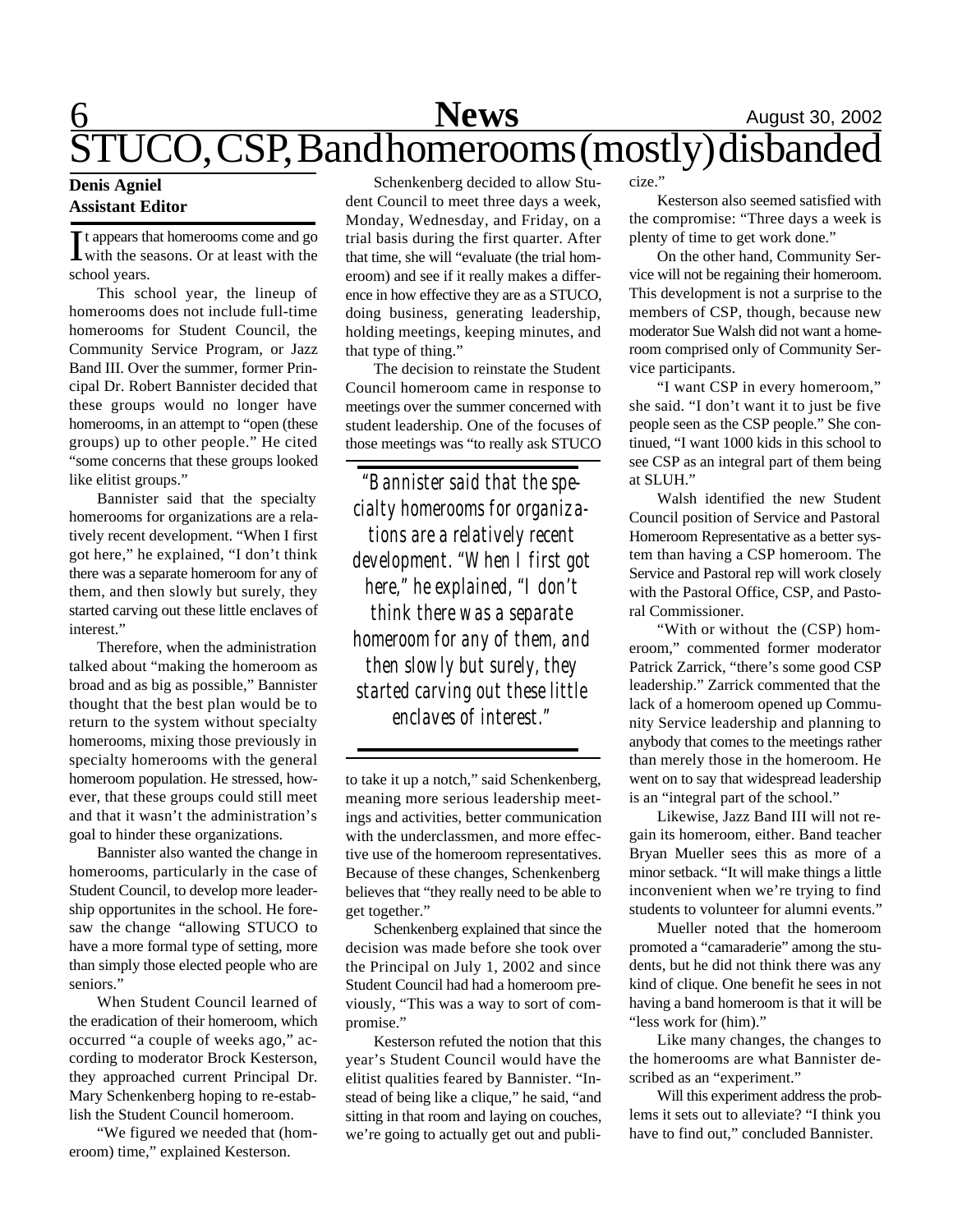# August 30, 2002 **News** 7

# NEW SLUH FACULTY 2002-2003

# Dennis Dougan COUNSELOR

### **Drew Deubner Reporter**

S LUH's newest counselor joins Mark<br>Michalski, Randy Rosenberg, and Michalski, Randy Rosenberg, and

Peggy Pride in the ranks of faculty with first and last name alliteration.

After attending Hancock High, Dougan left home to be educated at Southeast Missouri State University. He received a number of degrees, including a bachelor's degree in education, specializing

in business. Dougan also has a master's in arts and education, along with a specialization in counseling and vocational education.

### **J.R. Strzelec Reporter**

As Saint Louis University High School s Saint Louis University High School ceives another batch of ASC volunteers.

For those who don't know, ASC is the Alum Service Corps, an program that takes alumni from Jesuit high schools and puts them to work, usually for a year, in Jesuit high schools in the Missouri Province.

This year, all three ASC volunteers teaching at SLUH are in fact SLUH alums from the class of 1998. Stephen Casey, Chris Kellett, and John Shen are spending this school year living together in one of the houses which the school owns, next to SLUH, on Lawn Place.

Kellett and Casey are both teaching for the social studies department, while Shen has joined the ranks of the science department. Shen has a desk inside the science office, while Casey and Kellett share M123.

Shen is a graduate of MIT with a

He has an extensive history in counseling, including a twenty-nine year career at Lindbergh High School. He also stated that he did not choose SLUH, SLUH chose him. "I worked with Mr. Mouldon re-

cently, and he alerted me of a job opening here, so I took it," said the modest Dougan. "I am also very impressed so far about the family atmosphere between the faculty members." Dougan will certainly bring a

great amount of experience with him to his new position at SLUH. He will be a welcome addition to the counseling department and to the SLUH staff.

# ASC trio to teach, coach

major in chemistry and a minor in political science. During his four years as a student at MIT, Shen assisted with the Upward Bound. His enjoyment of teaching led him to sign up for the ASC and return to his old high school. "It's nice just to be back at SLUH," he said.

In addition to teaching Geometry and Advanced Physics Topics, Shen is coaching football and will coach rugby later in the year. After his term with the ASC is up, Shen says he's "pretty much locked in to med school at Washington University."

Washington University seems to be a popular choice among the ASC teachers. Casey recently graduated from the local university, where he studied political science and business. "Graduation kind of snuck up" on Casey, who found a recruitment letter from ASC in the mail when he was attempting to decide what to do after college. Having coached SLUH lacrosse while in college, it was almost as if Casey had never left the school, and he was interested in seeing SLUH from the other

# Tim O'Neil SOCIAL STUDIES

## **Patrick Ivers Reporter**

One of the newest members of the<br>social studies department, Tim social studies department, Tim O'Neil, is looking forward to teaching history, his favorite subject since his years as a student. O'Neil is fascinated by the past.

O'Neil graduated from DeSmet in '96 and moved on to Truman State University, where he earned his bachelor's degree in history in 2001 and his master's in education earlier this summer.

O'Neil does, however, have some teaching experience, having taught at both Parkway North and South last year. Looking forward to teaching his sophomore classes, O'Neil offers his own personal opinion that history "is the most important subject you could learn." And as for the rest of the SLUH community, O'Neil says, "Even though some may look down on me because I graduated from DeSmet, I'm glad to be here, and I look forward to teaching here."



*"It takes a big man to cry, but it takes a bigger man to laugh at that man." Quote of the Week*

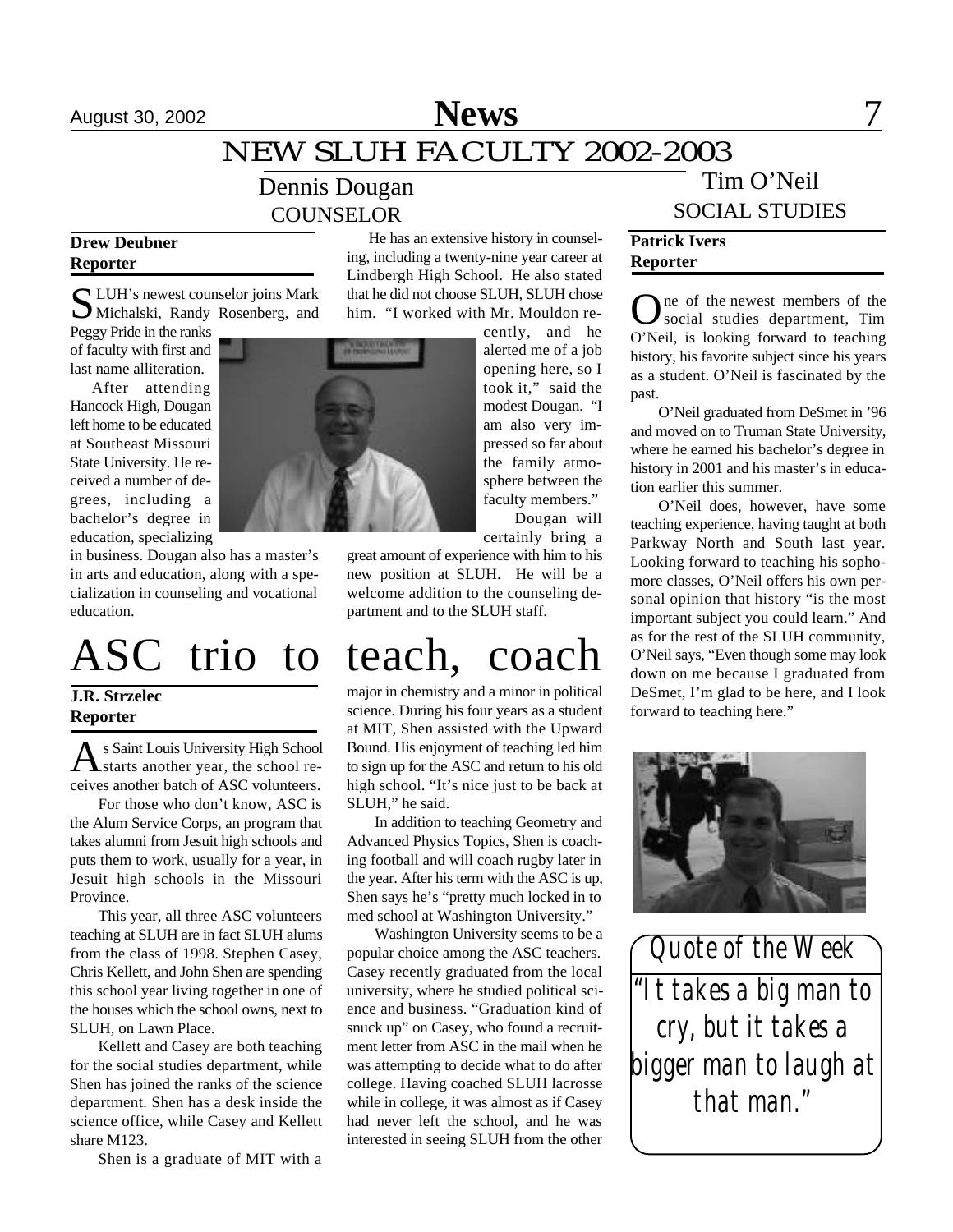# **8** August 30, 2002 Two new scholastics arrive at SLUH *Pham, Christopher begin three-year stay*

## **Brian Korbesmeyer Reporter**

A fter the unfortunate absence of a<br>Jesuit scholastic in the SLUH comfter the unfortunate absence of a munity for the 2001-2002 school year, SLUH now has two new scholastics in its corridors.

 One of the new scholastics is Nhan Pham. Born in Vietnam, Pham came to the United States in 1990 and found himself in Minneapolis, Minnesota. Following graduation from high school in 1990, he attended the University of St. Thomas in Minnesota to pursue studies in biology.

 While a student at St. Thomas, Pham first began to consider devoting his life to the Society of Jesus,and eventually chose the path of a Jesuit in 1997. The combination of his self-proclaimed "disillusionment" with the guidance of a few great professors caused him to consider a lifestyle unlike one typical of a student in medical school.

 Following the first stages of becoming a Jesuit, an intense period of retreats, reflection, and service, Pham studied philosophy at St. Louis University until this past year, when he was assigned to Saint Louis University High. Pham's plans for his first of three years at SLUH include FRESHMAN

#### side. (from 6)

Casey is teaching AP US History and AP Comparative Government courses. In his short time getting situated as a faculty member, Casey has found that "It's very surreal calling teachers that I've had by their first name. I still don't always do it." After this year, he is considering moving on either to law school or a public policy institute.

Chris Kellett, who graduated from Mizzou this past December with a degree in History and Politics, teaches US History. For Kellett, "ASC just seemed like a great opportunity to give something back to [SLUH], a place that had given a lot to (him)."

teaching one section of sophomore theology and tutoring in the music department at Loyola Academy.

 One specific extracurricular interest of his is the Weightlifting Club. The president of the SLUH weightlifting club, Luke Marklin, is definitely looking forward to Pham's involvement, exclaiming, "He's huge!" Pham also leaves open the option of teaching in the science department during his service at SLUH, preferably as a chemistry teacher.

 Brian Christopher also will be seen within the SLUH community this year although he is more familiar with SLUH: Christopher graduated from SLUH in 1993. Christopher credits his decision to become a Jesuit to his high school experience. "I had a great experience (here), and I feel as if had not gone to SLUH, there is a good chance I would have not decided to become a Jesuit."

 His experience at SLUH was crowded with both Campus Ministry activities and the liftoff of the St. Louis U. High Community Service Program. After he graduated from SLUH in 1993, he attended Saint Louis University to study both philosophy and Russian.

 Christopher, began his official life as a Jesuit in 1997. Like all scholastics, he

In addition to helping with varsity football, Kellett is involved with Fr. Hadel's tutoring program, and is looking forward to the experience of teaching at SLUH. When he finishes teaching, Kellett plans to go to law school so that he can get involved in politics.

The ASC is an opportunity for teachers and students alike, as it narrows the age gap. With only one class of SLUH students separating the three teachers from the current seniors, it becomes apparent that even the current SLUH students are not far off from having the same opportunity. Though teaching at SLUH is only a year-long committment, its influence on the students continues indefinitely.

began his Jesuit life with reflection and retreat and then traveled to Chicago to study philosophy at Loyola University. After finishing his studies at Loyola, he was assigned to St. Louis U. High and is definitely excited to return. His involvement includes, but is not limited to, leading freshman homeroom 115, teaching junior theology, and participation in both the Community Service Program and Campus Ministry, collaborating with moderators Suzanne Walsh and Rob Garavaglia.

 He presently lives at St. Matthew's parish on the North Side along with Jeff Harrison, S.J. and considers it to be a great experience.

St. Louis' **only** weekly high school newspaper. *prepnews@sluh.org P N= rep www.sluh.org ews*

## Volume LXVII, Issue 1

**Editor in Chief**: Matt Hoffman **Sports Editor**: Tim Piechowski **Editor**: Geoff Brusca **Assistant Editor**: Denis Agniel **Core Staff**: Brian Fallon, Brian Kane, Patrick Meek, Patrick Stephens **Reporters**: Tom Queathem, J.R. Strzelec, Drew Deubner, Patrick Ivers, Brian Korbesmeyer, Dan Sinnett, Dave Mueller, Jon Kim, Rico Bertucci **Computer Consultant**: Mr. Bob Overkamp **Moderators:** Mr. Steve Missey **Advisor**: Mr. Frank Kovarik **Masthead Design**: Rachel Marling **Artists**: Calvin Cajigal, Si Kincade **Photographers:** Alex Bayer, Joel Koehneman Copyright ©2002 St. Louis University High

School *Prep News.* No material may be reprinted without the permission of the moderators and editors.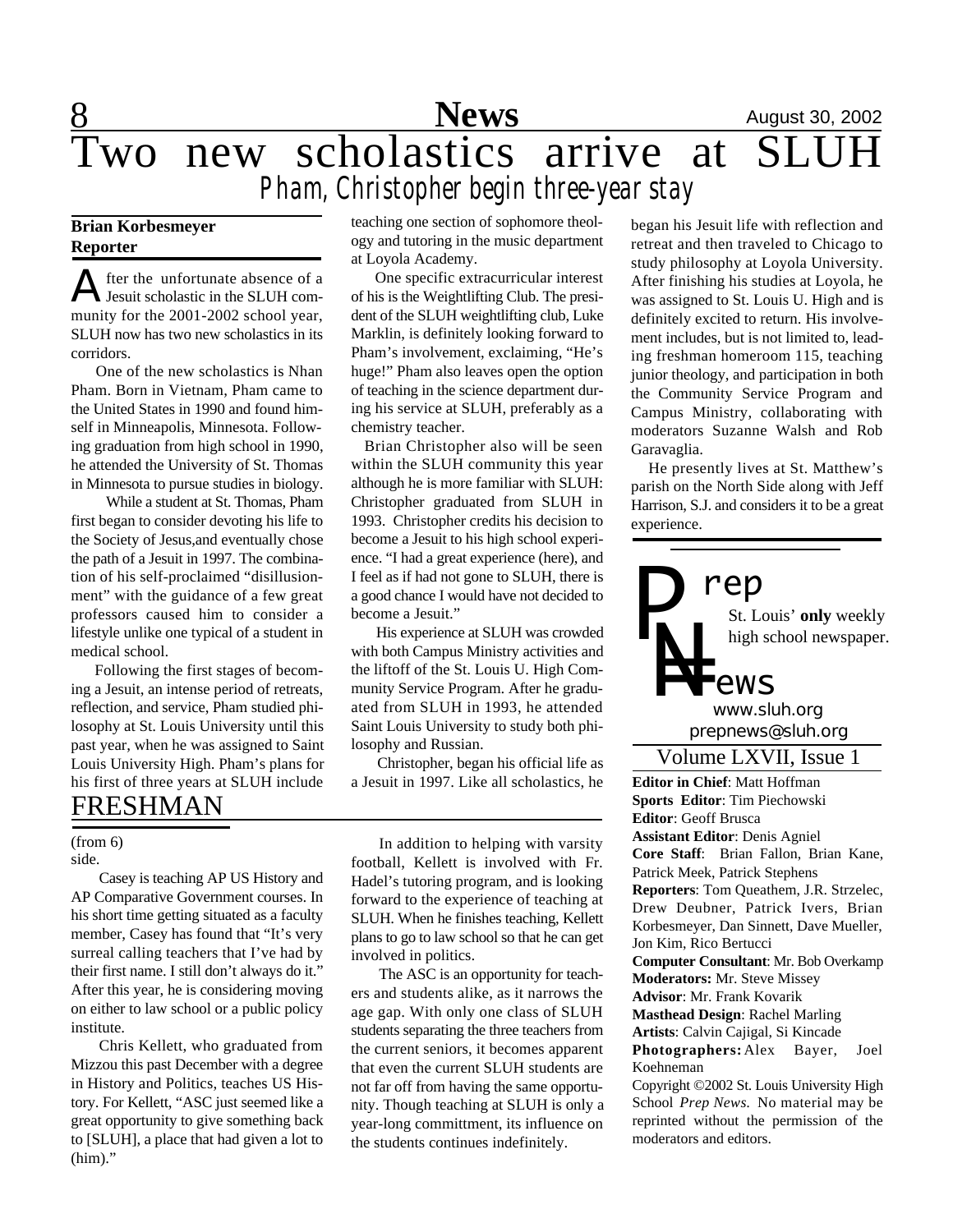# August 30, 2002 **News** 19 **News** 19 **August 30, 2002** Inexperienced Gridbills bank on speed nitely promising, but these recievers are **Sports**

### **Dan Sinnett Reporter**

A long with returning to school, doing<br>homework, and eating chicken long with returning to school, doing wraps, SLUH football marks the return of fall. Coach Gary Kornfeld's version of the 2002 Footbills is a team trying to improve on a sectional appearance last season. With six starters returning on the defensive side of the ball and five returning offensive starters, the team can build on the big game experence it acquired in last season's playoffs.

A key to this team's success is senior quarterback Dossie Jennings. Entering his third year playing varsity football, Jennings, along with fellow captains Chris Price, Joe Neely, Joe Finney and Phinney Troy, must be the leadership this team needs. *The St. Louis Post-Dispatch* lists Jennings as one of the top college recruits

### **Jon Kim Reporter**

 $\overline{J}$  ith last year's glorious state championship in the back of their minds, the varsity water polo team is looking forward to another phenomenal season. Led by captains Tommy Heafner, Phil Abram, and Mark Gloeckler, this year's team is anticipating that it will blow its opponents out of the water and establishing Saint Louis U. High once again as the dominant team in the state. Throughout last spring and summer, the varsity team has been training hard through the Jungle Cat Water Polo Club in order to prepare for the challenge of the coming season.

 Although the team has graduated some of its strong players, senior Mark Gloeckler emphasizes that while last year's seniors played a huge part in its success, the juniors were an integral part in the achievement of the team. He believes that the Polobills have the potential to handle all the responsibilities left by last year's seniors.

Senior Tommy Heafner agrees, "Although those players will be greatly

from the St. Louis area. Kornfeld, who praises Jennings greatly, would probably agree. Among other things, he called the quarterback, "the biggest key... signal

caller and triggerman... a great asset." Catching balls from one of the p r e m i e r passers in the area is a group that lacks experience. The receivers this year will include Neely, J o e

Moellering,



varsity level. The receiving corps is banking on speed as a main weapon. The group lacks a big target outside of Troy at tight end. K o r n f e l d , though, remains "confident." This core group of skill players will need to continue the success made last season

**Quarterback Dossie Jennings Takes a snap from center John Orbe.**

Steve Mathias, and Division I recruit Troy at tight end. Having four seniors running routes for a third year quarterback is defi-

# Polobills strap on Speedos for new season **see BALL, 14**

missed, we have many up and coming players ready not only to fill in the void but eager to succeed the last year's performance." Some of the seniors are anticipating that this year will be their time to shine. Goalie Cliff Reynolds said, "Mike Peterson was unbelievably good, but there was one thing he lacked that I have. The Dent is infallible and nothing will stop me."

The other monsters in the water, Mike Leuchtmann, Bill Dahlmann, and Patrick Slaughter, foresee a season of goal-pounding action and success for the whole team. The team is counting on these players to dominate the pool both offensively and defensively, and they hope that with their efforts the team will find success.

Due to faster, more agile players this year, the Polobills are changing their strategy and focus. "We are going to be a totally different team from last year, changing from a slower-paced offense to a runand-gun counterattack offense," said Heafner.

This change entails more conditioning and swimming, building the Polobills' strength for future games against strong teams such as Parkway South and MICDS.

with the no-huddle offense. The no-huddle style began last year and is meant to use

still unproven. There is not a receiver on the team that has caught a pass on the

New head coach Paul Baudendistel claims that this team will be a swimming team. "If you look at my AP scores, the past water polo records, and just about everything else I do, you will find my record flawless. Don't question my methods, they get results." He added, "I hate swimming."

Part of the reason why the team hopes to do so well this season is the depth of the bench. With junior powerhouses such as Nick Konczak, Colin Tyrrell, and Brad Witbrodt, along with sophomore sensation Tim Heafner, the varsity team depends on its skill and speed to swim their opponents to death.

Baudendistel has high hopes for his team. "We lost a lot, no doubt about that, and while I mean no disrespect to (Cliff) Reynolds or (Paul) Guest, Mike Peterson (named the entire defense of the team last year) will be missed because he was the best high school goalie I have seen. But it will not make a difference because we will definitely project to outscore our opponents."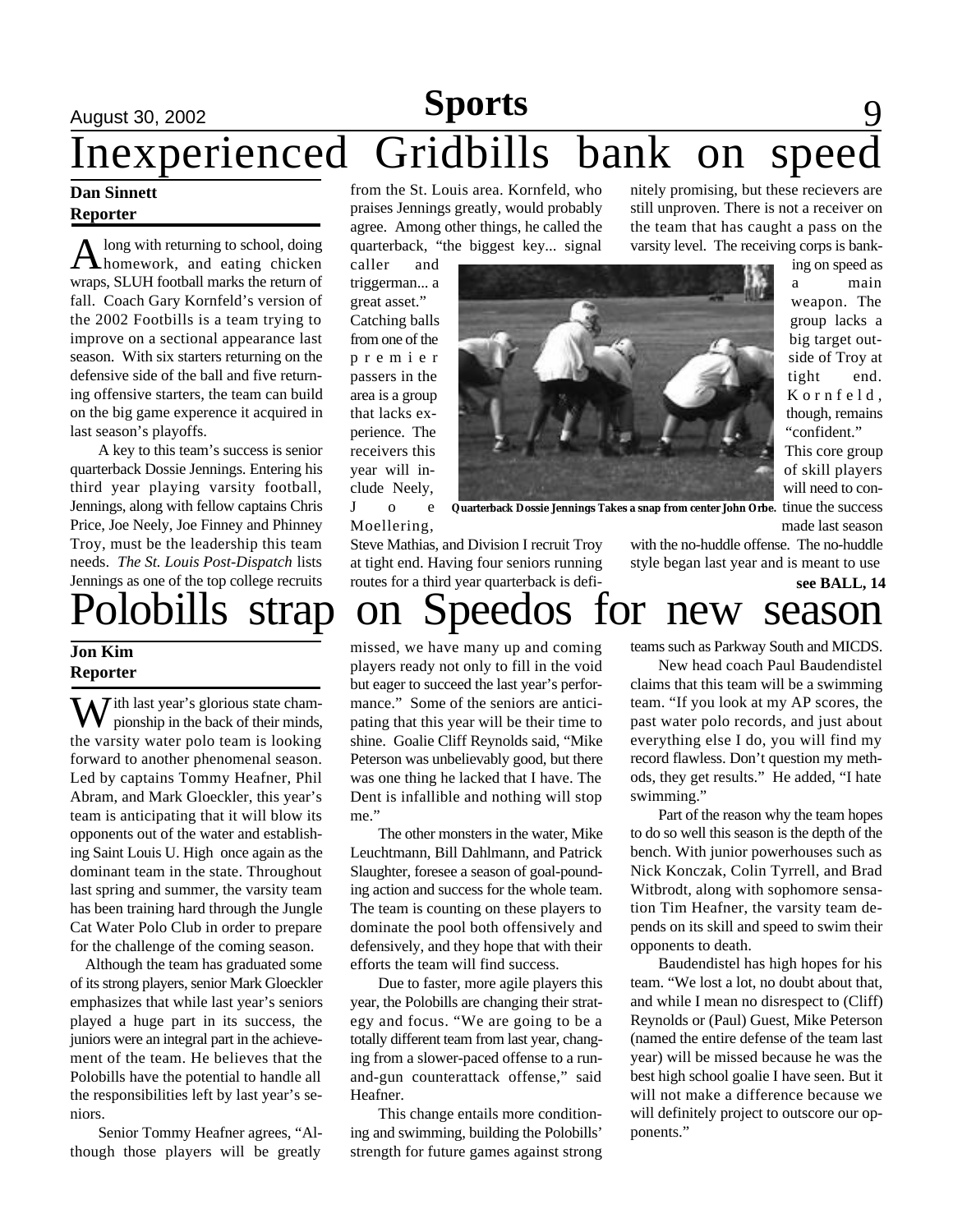# 10 **Sports** August 30, 2002 Martel looks forward to soccer season **Sports**

### **David Mueller Reporter**

The soccer offseason workouts began<br>shortly after school ended last sum-The soccer offseason workouts began mer with the SLUH soccer camp. They picked up over the course of the year through new assistant coach Charlie Clark's conditioning camp, and officially started with tryouts earlier this month. "I am very excited about everybody's commitment (during the offseason)," says head coach Charlie Martel, "I have been very pleased."

 This year's squad looks to be a special one. "We have experience," says Martel, "Lots of returners, 15 altogether."

 Two of those returners, senior captains Matt McCarthy and Matt Kreikemeier, said "We have eight returning starters. That is really going to help us in the big games." Kreikemeier added, "We are really solid in the back(field)." This is great news, considering so much of SLUH's system requires decisions in the backfield. The defense will be led by senior returner Tim Baldes. If Baldes has a great season he could easily carry the team to a state title run. The starting

# **Tim Piechowski**

## **Sports Editor**

Let March, a petition was filed and<br>
later signed into the by-laws of the ast March, a petition was filed and Missouri State High School Activities Association (MSHAA) to include a "multiplier" rule against private schools. The rule, which counts all private schools at 1.35 times their true size, is intended to take into account an assumption that public schools have a smaller number of students eligible to participate in athletics than their enrollment numbers claim.

Public schools on the whole are believed to have more special needs, more students with two or more F's, and more part-time students than private schools. (There has been no major study to see if these claims are true.)

Since the rule passed through the

netminder, and last line of defence, is a very aggresive junior, Bart Saracino. "This is Bart's first year as a starter," says Kreikemeier, "and we have plenty of confidence in him to keep us in games."

 There have been a few physical changes have been since last season. Varsity has gained strong reserves with eight new players and new assistant coach Charlie Clark. "We have a great bench," says McCarthy. Martel added, "I am confident with our depth."

 When asked about his new bench-mate, Martel said, "Clark has been an amazing addition... he really loves the game." Clark brings more of a focus to conditioning and fast footwork than before. Says

Kreikemeier, "(He) has brought a whole new outlook and philosophy to our practices."

 All of this year's strengths shined last Wednesday at the Blue-White game as the Soccerbills cruised to a 4-0 win over



**Matt McCarthy is poised for the season.**

the junior varsity. The team showed all the promises of a contender. The junior varsity hoped to counter the varsity firepower by forming a defensive shell, therefore negating the strengths of the offen-

> sive system. However, the team stayed patient and spread the field out, slowly wearing down the legs of the junior varsity until senior Eddie Davis broke the defense and assisted sophmore Tim Weir for the first goal. Then the Junior Bills showed the skill to control the pace of the game. They shut down the JV attack, all the while finding the net three more times.

This year's squad is a legitimate state contender and poised to step up for

big games. The team has been continuously training, and set for the season. All the pieces are in place to start the season with a big crowd to support and a win next Tuesday against St. Mary's in the stadium.

# Multiplier rule affects area Catholic schools

MSHAA by a simple majority of schools in MSHAA, private school athletic departments have been in an uproar.

In the St. Louis area, the Superintendent of Secondary Schools, for the Archdiocese of St. Louis, Fr. Mitch Doyen, led a group to MSHAA offices in Jefferson City to see if they could get the rule overturned.

"We requested (MSHAA) to review the matter further," Doyen said, "We particularly cited Article VI, Section 1, paragraph b, of the MSHAA's constitution, in order to have the rule overturned."

The rule states that, "When circumstances in the judgement of the Board of Directors warrant it, the Board is authorized to call a special election to amend the Constitution." The meeting would require all schools to revote on the new bylaw.

When MSHAA Assistant Executive Director, Fred Binggeli, was asked about the issue, he said that the board of directors of MSHAA was not able to change rules within the organization, and that they worked directly for what their membership wanted. Therefore, the MSHAA board has not called for a re-vote.

There are major contentions about the true purpose of the rule's change. "I think (some public schools) believe that there is some wholesale recruiting going on," said SLUH Athletic Director Dick Wehner. Recruiting is illegal according to MSHAA by-laws.

"They look at a lot of the state championships and think that there is an inordinate amount of private schools who are winning state championships as compared **see MULTIPLIED,14**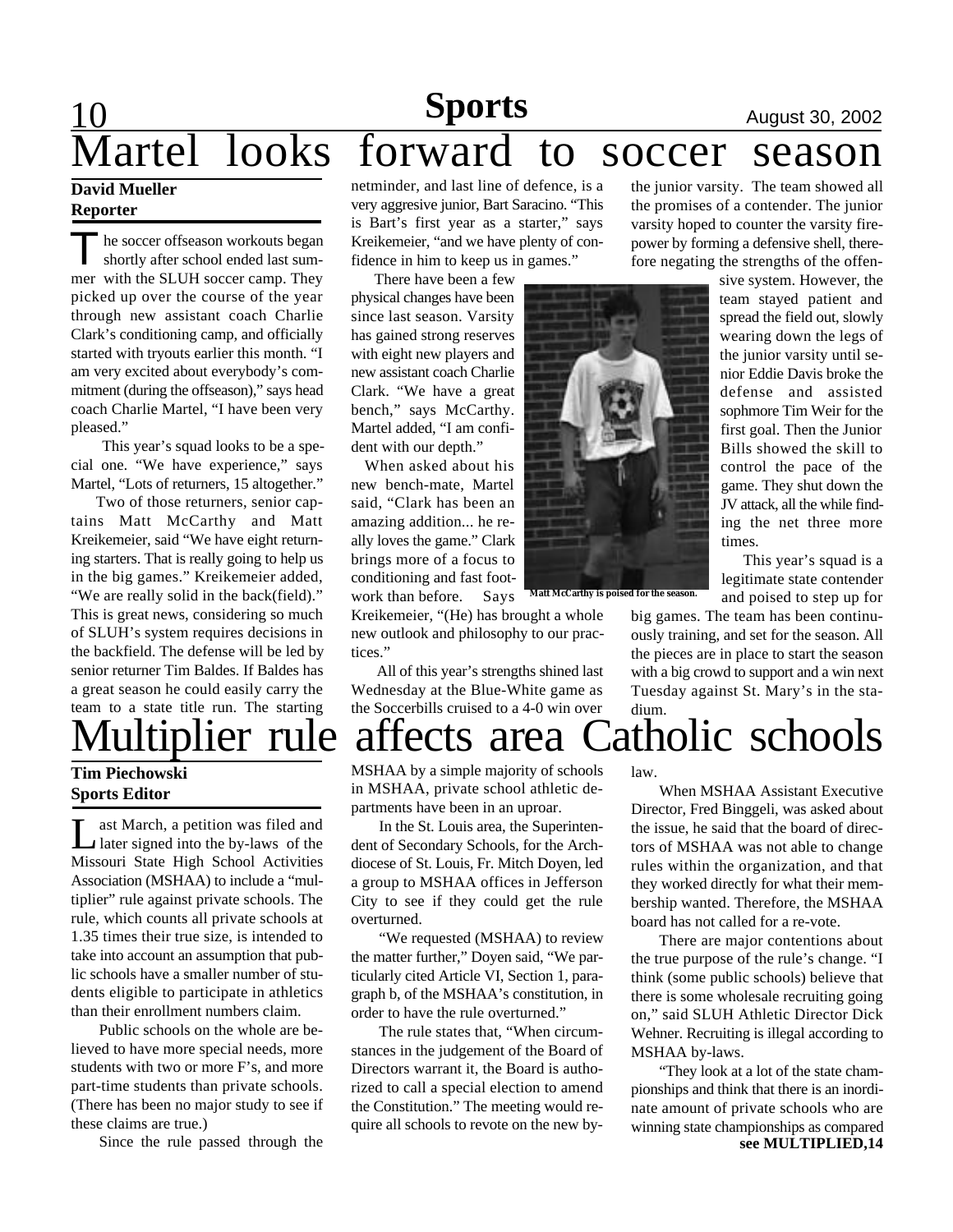# ICEBERG

### (from 1)

different facets to it. I was amazed by how much time she spent with our group."

Schenkenberg was herself amazed by the committees' work, saying, "I was struck by how devoted the faculty was to this school."

However, Schenkenberg also hopes for some improvements in how the school works. "It's a concern here, as it is in many places, that communication can be clearer, whether it's administration and faculty or departments with each other or departments with the school," she said. There are currently plans in place for departments to meet with each other.

 Schenkenberg has met with faculty members frequently since the beginning of her tenure. "Some really good recommendations came out of (faculty meetings). One has to do with the interdisciplinary meetings (between departments) and the other one has to do with evaluating the seventh period." She also hopes to improve technology in the classrooms.

In addition, Schenkenberg spoke to all of the Jesuits assosciated with SLUH, with the exception of Ralph Huse, S.J. Said Schenkenberg, "I thought it was important to meet them because I was trying to figure out what makes a Jesuit school Jesuit." Schenkenberg feels that the Jesuits share a common personality style. "They are really reflective people and I like that. When I make decisions, particularly important decisions, I need time to process the information and be thoughtful about it. That sounds like it comes from the Jesuit tradition."

Schenkenberg also plans on involving herself with student leadership. "I really want to be available to students," said Schenkenberg. She is spending the first quarter in various senior homerooms to get to know students, and is considering spending entire school days in the cafeteria to talk to students.

Said Student Council Moderator Brock Kesterson, "She has been very interested and very open with Student Council. Anything that we want, I want, Student council wants, she's been more than

# SCHENKENBERG'S GOALS

1. To direct the efforts of the Wellness Committees begun this summer and implement and finalize decisions around those recommendations.

2. To complete the update of the Faculty Handbook.

3. To work closely with STUCO and moderators to foster student leadership at SLUH.

4. To meet with each department to determine:

- the goals of the department

- curriculum needs in the next five years

- technology plans for the next five years

willing and open to talk about and give us whatever we need and give us reasurrance that she's going to work with us throughout the year."

Along with excitement about teachers and students, Schenkenberg believes that SLUH's city location could be used as a powerful asset. She wants to integrate places like the Art Museum, the Science Center, and the Planetarium into students'

# TASK

(from 1)

thing they couldn't conquer alone. Some other ideas being considered are discussion and help groups for students or specialized counseling within the school. But students with sexual orientation concerns are much harder to minister to, because, as Harrison pointed out, they would be less likely to bring their problems out in public. But perhaps the solution will be to create a more favorable atmosphere for students to express their problems.

"Sensitivity is being seriously addressed," said Sheridan, "and there will be a tone of acceptance." The ideas of support groups for gay or bisexual students are being discussed, and right now the main idea is awareness.

"My number one recommendation is that we educate ourselves," said Harrison. "And right now we're asking the right

5. To implement the recommendations of the most recent North Central effort.

6. To explore the possibility of an inhouse video studio which would allow instant video communication throughout the building.

7. To celebrate the greatness that is SLUH—faculty, student, staff accomplishments.

8. To work with Fr. Paul Sheridan to meet budget requirements while preserving the excellence in academics that SLUH is known for.

9. To communicate clearly with faculty, students, and parents.

education at SLUH.

"She's been wonderful to work with. I like the questions she asks. I think that's one of her real strengths. She also has some real good skills in a large group," said Assistant Principal Art Zinselmeyer of Schenkenberg's leadership so far.

Schenkenberg is enthusiastic about working with faculty and students during her time at SLUH. Said Schenkenberg, "I'm excited. This is a great place."

### questions."

Members of the Ally initiative are also pleased with the action SLUH is taking. "It's good that the school has paid attention and is trying to do something about it in a public way," said senior Joe Moellering. Senior Tom Recktenwald added that, "given the present circumstances, this is a big step for SLUH." Both, however, warned that if anything is to really work "it needs to be carried out."

Students with learning needs were also addressed. The school is planning to take a special look at students with certain learning needs such as ADD and figure out better ways to help them take in subject material. They are also looking at particular methods of learning and investigating how different methods of teaching could be used to help different kinds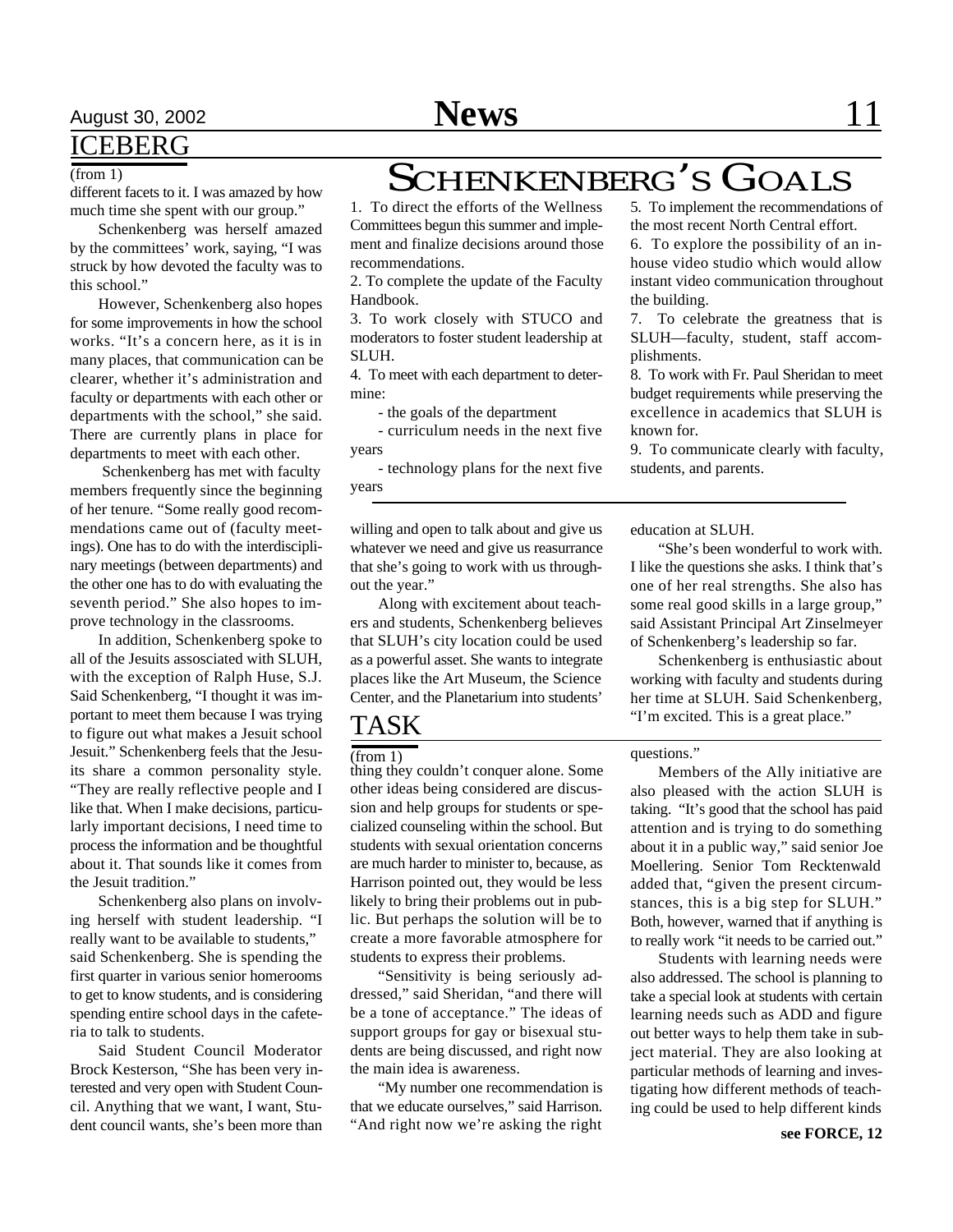#### of learners. (from 11)

The worries about sophomores were substantial enough that a separate subcommittee was developed to take a more in-depth look at them and their problems.

Through sophomore interviews, school officials discovered that workload and stress have contributed to a traditionally high rate of attrition among students during their sophomore years.

The subcommittee considered four main topics pertaining to sophomores: finding leadership opportunities for the class, identification of students who are "at risk" because of academics or time management, sophomores with divorced or deceased parents, and sophomores with special learning needs.

Theology teacher Alan Boedeker, a member of the subcommittee, said that due to the stresses inherent with sophomore year, "I see students in my class having difficulty getting work in on time, falling asleep in class." He said the subcommittee wanted only to relieve some of the pressure of sophomore year and hopefully reduce some of the burnout at the end of the year.

The committee also proposed a diversity team to look at all aspects of SLUH diversity which need to be addressed, from race to sexual orientattion. The team would further investigate problems that the Special Needs committee identified.

The Leadership committee wanted to reform STUCO and other student leadership programs. "This year needs to be a transition year to make things the way they should be," said Kesterson, who is now in his third year as STUCO moderator. "Some things needed to change."

The committee generated several new ideas, such as clearly identifying the roles of STUCO members and homeroom representatives.

"We want to hold them clearly accountable," Kesterson pointed out.

New ideas also include getting more underclassmen involved in leadership and having regular STUCO meetings. Those meetings, held on Thursdays, would be open every other week and give any stu-

dent the chance to witness the meetings and bring up their concerns.

Still, Kesterson warned that leadership reform would take a while despite some of these immediate changes. "It is going to be a long-term process," he said, "but I'm seeing progress right away." He also stressed the importance of the students in moving things along: "We have to have student involvement."

Drugs and alcohol have been a major concern of faculty for quite some time, and at the June meeting it ranked among the most pressing problems in many people's minds.

"One problem is the easy accessibility of drugs and alcohol," said Hannick. And abuse among all students is steadily becoming much worse. "Statistically, the age of acceptance is decreasing," he added.

To counter that, the committee focused on the idea of educating both students and parents and investigating the root problems involved in substance abuse at SLUH.

"We want to try a two-pronged approach," said Hannick. "With education, (such as) the Wellness Club newsletter and bringing in speakers to talk to students and parents, and the social aspect: providing alternatives to drinking and drugs."

The committee is looking into holding meetings for parents to discuss substance abuse problems or trying to arrange regular speakers from outside the school to educate students and warn them about the dangers of drugs and alcohol.

The committee is also working together with the Wellness Club, which has been the school entity that has addressed these problems before. "I see the Wellness Club as the implementation for the committee," Hannick closed.

The Respect committee met twice during the summer, but has not yet made any specific recommendations because it is still in the process of investigating how to improve respect at SLUH.

"There's a lot of subtle (disrespect) that goes on," said Zinselmeyer, "the kind of stuff that makes a kid leery to raise his hand.

The committee is looking at all kinds

of respect, particularly student to student, teacher to student, faculty to non-faculty staff, issues of sexual orientation, sexism, and racism. The committee is divided up into four subcommittees, with Counselor Dave Mouldon heading an investigation of adopting a code of ethics and respect, English teacher Rich Moran developing practical strategies for people to get along, Pastoral Director Rob Garavaglia looking at the idea of having forums, such as formal or informal assemblies, for respect, and Zinselmeyer himself leading an initiative of data collecting, such as sending out surveys or talking to other schools.

Other ideas being investigated include involving students in a program called TAP, or Teens for Peace, who would work with grade school students to help instill respect in the community and having respect be mentioned in many school functions, as when Mouldon talked about it at the Senior Advisor retreat this year. Moran also wants to institute a system that would allow non-faculty staff to bring their concerns up to faculty. "There's a perceived imbalance of power there," said Moran, "and we want to help break down the class barriers.

There are students involved in the committee which was a useful tool for understanding what happens in student to student exchanges when teachers aren't around. "We can see stuff that they can't see," said sneior Thomas Moore, a member of the committee.

Moran was still wary of overindulgence in the process, though: "I fear the backlash from sensitivity training, that students might feel like they're becoming part of the orthodoxy," he said. "People might tire of the word 'respect'."

Moore also expressed his reservations: "I hope the students take it seriously," he said.

But despite a few individual concerns, the whole school is looking forward to the results of these initiatives, even though ministering to wellness is just beginning.

Schenkenberg said "It's still a process, there's no question about that."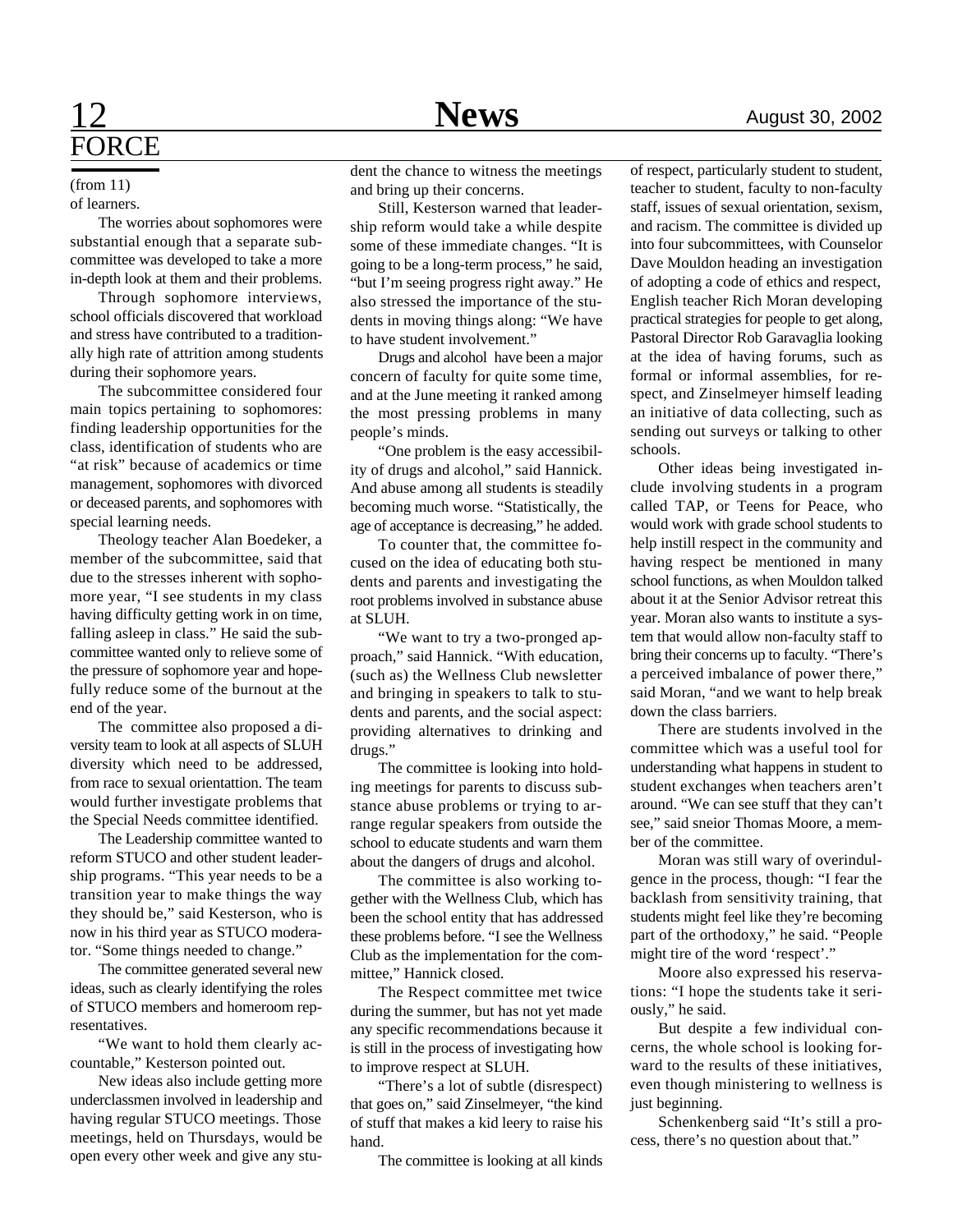# August 30, 2002 **News** 13

# **SCISSORS**

were simply too high.

In the past, the school has depended on a combination of Alumni donations and the performance of the endowment fund to cover the annual budget.

Unfortunately,"The endowment fund has not made money in the last two and a half years," Sweeney said.

The funds in the endowment are mangaed by the Endowment Committee. "The school hired a professional consultant, Hammond and Associates, two years ago," Sweeney said. "Hammond and Associates (along with the Endowment Comittee) recommended that (SLUH) be 100% vested in equities."

In explaining the school's budgetary situation, Sweeney said, "This year we are going to charge \$6,950 per student, tuition and fees. That comes to about \$6.5 million in revenues. Salary and benefits paid to staff exceed \$7.0 million."

Sweeney added, "(SLUH's) bond principal and interest payments are about \$1.2 million."

President Paul Sheridan, S.J., said, "The bulk of the cuts came from costsaving measures." In particular, he mentioned utilities and shutting down part of the school during the summer for air conditioning. Sheridan also said the school is "giving out just a little less than we normally do in financial aid," and that the school is no longer paying for faculty lunches as they had in the past.

"(Budgetary cuts) trimmed operating expenses from \$1.9 million to \$1.7 million," this year, Sweeney said.

Throughout the school, departments are seeing the effects of the budget cuts.

Athletic Director Dick Wehner said, "The only thing we replaced this year were some (football) helmets (which didn't pass safety tests), and some new football jerseys that were ripped up last year." The Athletic Department also purchased eight cross country uniforms to ensure the entire team could dress out this year. Wehner said he cut \$14,000 from the department's budget this year by not purchasing uniforms. He also said he will most likely need to buy some football

water polo team is due for some parkas.

"We didn't grow, we didn't order new any software. The last few years we've been able to add to our arsenal. There are some things that have broken down which we have not replaced," said science department chair Eric LaBoube. While LaBoube is concerned about the budget cuts, he has not seen that the cuts have affected the students in the classroom, or will this year. "We still do the same things, every lab," he said.

Theater guru Joe Schulte said that the theater was dealing with its costs by limiting the choice of shows which they might do. Schulte said they were planning to do shows with less expensive sets, and reuse costumes from other shows whenever possible.

Having the faculty lunch program cut, while always enjoyed, seems to not have been a major issue for the faculty.

"I've been really suprised that people aren't all that upset about it at all," said theology teacher Tom Finan. "I'm going to lose ten pounds."

While budget cuts this year seem to be in place, there will likely still be more cost-cutting methods ahead. Some of the methods may include adding to some teachers' work loads.

"We have some teachers who teach two classes, because they have other responsibilities. Well, we want to maybe talk to them and say, 'Can you do three classes?'" Sheridan said.

LaBoube, who is teaching four classes this year in addition to his department head duties, said that teaching four classes this year would be "a little hectic" and that continuing it would be tough. LaBoube will go back to teaching three classes next year.

While Sheridan does believe the administration may ask some teachers to teach more classes, he still does not want to see any teacher teach more than four classes a day.

Due to the budget cuts, Vision 2000, while still in place, seems to be on hold at this point. "We may be looking to move our timetable back to late 2004, even

 $($ from 1 $)$  jerseys next year, and that he believes the  $2005$ ," to begin the first phase, said Sweeney. The first phase is to include the building of a parking garage with the St. Louis Science Center.

> "There is no easy solution. It just has to be a careful process," Sheridan said. Starting in October, Sheridan will be meeting with a committee, which will include teachers, to discuss budgetary concerns.

## EDITORIAL

#### (from 4)

submit a letter to the editors.

Every letter received by the editors will be read and given consideration. All the letters must be signed, but the author's name may be withheld from publication by request.

The *Prep News* editors reserve the right to edit any submissions for publication in order to meet grammatical standards, but they will not skew the author's original intent. Also, the editors reserve the right to withhold from publication any submission if it is deemed vulgar, tasteless, or otherwise inappropriate.

All authors wishing to have letters pubished must submit them by 6:00 p.m. the Wednesday before the letter is to be published.

Letters can be given to any *Prep News* editor or moderator. In addition, letters can be mailed to the Prep News courtesy of St. Louis University High School, 4970 Oakland., St. Louis MO. 63110, or e-mailed to prepnews@sluh.org.

Fr. Sheridan reminds students to write their letter to: Rev. Daniel J. Gatti, S.J. President Xavier High School Letters will be collected by the Ambassadors in homeroom on Tuesday and Wednesday of next week. The freshmen mothers will be holding Announcements

their annual cookiee sale on September 11 and 12.